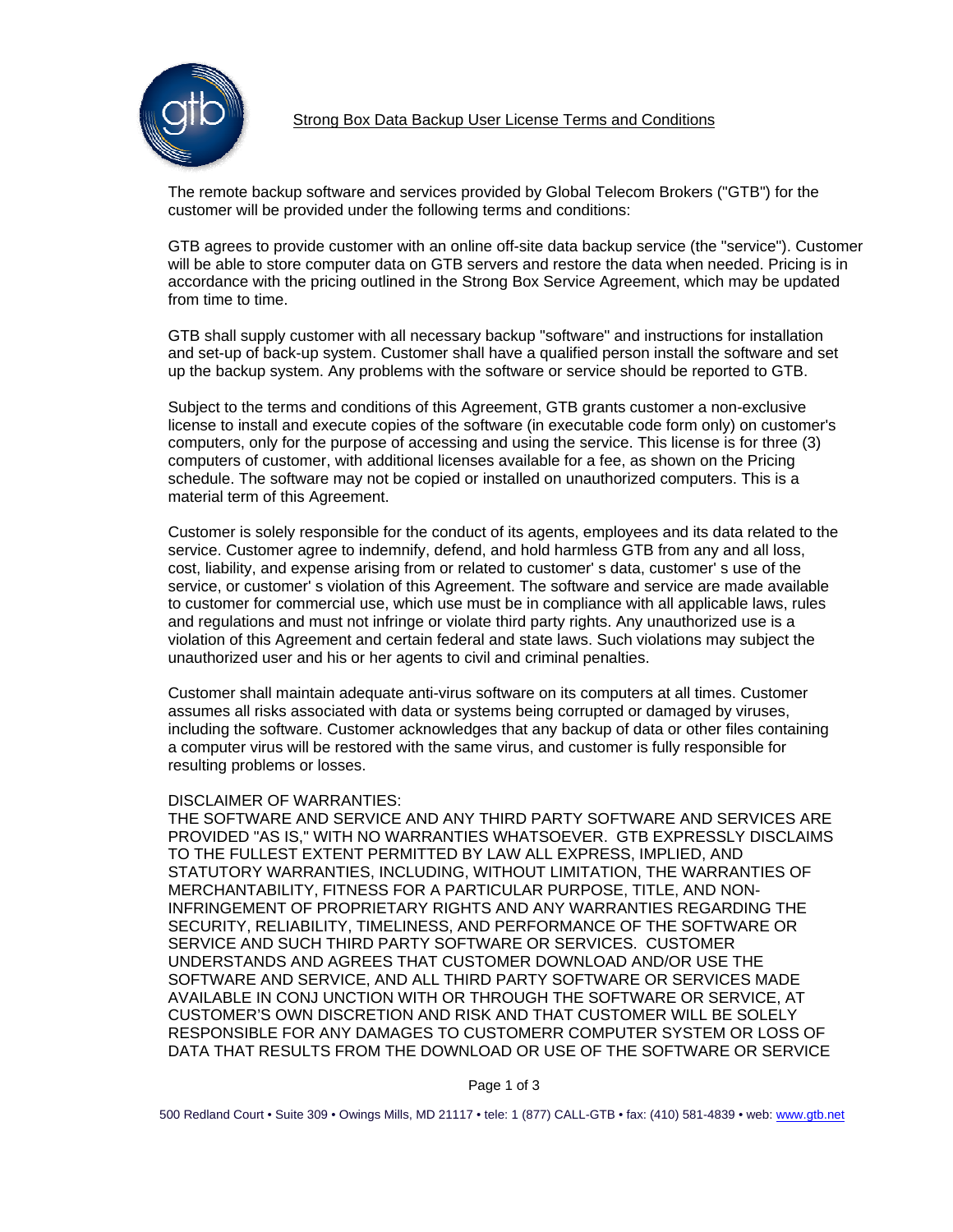

## AND SUCH THIRD PARTY SOFTWARE AND SERVICES.

## LIMITATION OF LIABILITY:

UNDER NO CIRCUMSTANCES SHALL GTB OR ITS SUPPLIERS, AGENTS, OFFICERS OR EMPLOYEES BE LIABLE FOR ANY INDIRECT, INCIDENTAL, CONSEQUENTIAL, SPECIAL, EXEMPLARY, OR PUNITIVE DAMAGES ARISING FROM OR RELATED TO THE SOFTWARE OR SERVICE, WHETHER SUCH CLAIM IS BASED ON WARRANTY, CONTRACT, TORT (INCLUDING NEGLIGENCE), OR OTHERWISE. WITHOUT LIMITING THE FOREGOING, THE TOTAL AGGREGATE LIABILITY OF GTB AND ITS SUPPLIERS ARISING FROM OR RELATED TO THIS AGREEMENT SHALL NOT EXCEED THE AMOUNT, PAID BY CUSTOMER TO GTB FOR THE SOFTWARE AND SERVICES DURING ANY ONE YEAR PERIOD.

THE FOREGOING LIMITATIONS OF LIABILITY SHALL APPLY WHETHER THE DAMAGES ARISE FROM USE OR MISUSE OF AND RELIANCE ON THE SOFTWARE OR SERVICE, FROM INABILITY TO USE THE SOFTWARE OR SERVICE, OR FROM THE INTERRUPTION, SUSPENSION, OR TERMINATION OF THE SOFTWARE OR SERVICE (INCLUDING SUCH DAMAGES INCURRED OR CAUSED BY THIRD PARTIES). SUCH LIMITATION SHALL APPLY NOTWITHSTANDING A FAILURE OF ESSENTIAL PURPOSE OF ANY LIMITED REMEDY AND TO THE FULLEST EXTENT PERMITTED BY LAW.

Customer represents and warrants that the software and service are not intended for use in connection with any nuclear, aviation, mass transit, or medical application or any other inherently dangerous application that could result in death, personal injury, catastrophic damage, or mass destruction, and customer agrees that GTB shall have no liability of any nature as a result of any such use of the software or service.

### ENCRYPTION KEY:

It is the FULL responsibility of customer to write down the encryption key and password presented in the installation of the service and store it in a safe and secure place or places. Customer is advised to maintain a paper copy of the encryption key in a fireproof safe if possible, and a copy at a safe location offsite. GTB will not be held responsible of loss of encryption key and does NOT maintain client keys. Customer understands that without the encryption key, user name and password, the encrypted stored data cannot be retrieved and customer shall not hold GTB responsible in any way for any losses of any kind whatsoever.

In the event of a data loss by customer, customer may request restored data to be sent on cd, DVD or other media. In such event, (a)customer shall designate delivery method in writing and shall be responsible for delivery charges, (b) customer must supply GTB with encryption key, and (c) data can only be delivered in unencrypted form on a cd or DVD, so customer specifically bears all risks associated with lost, damaged or stolen data due to third party actions or due to transfers to these forms of media. Prior to transfer of data in this manner, customer shall be required to sign a waiver, acknowledging and accepting the associated risks.

The term of this Agreement is selected by customer and is automatically renewable at the option of both parties for periods of the same length. The first such renewal period shall commence upon the date of expiration of the initial Agreement, unless either party shall notify the other in writing of the intent to cancel 30 days prior to the term is exhausted. In the event of renewal, the subscriber shall pay the same amounts as set forth on the Strong Box Service Agreement, subject to any updates hereafter.